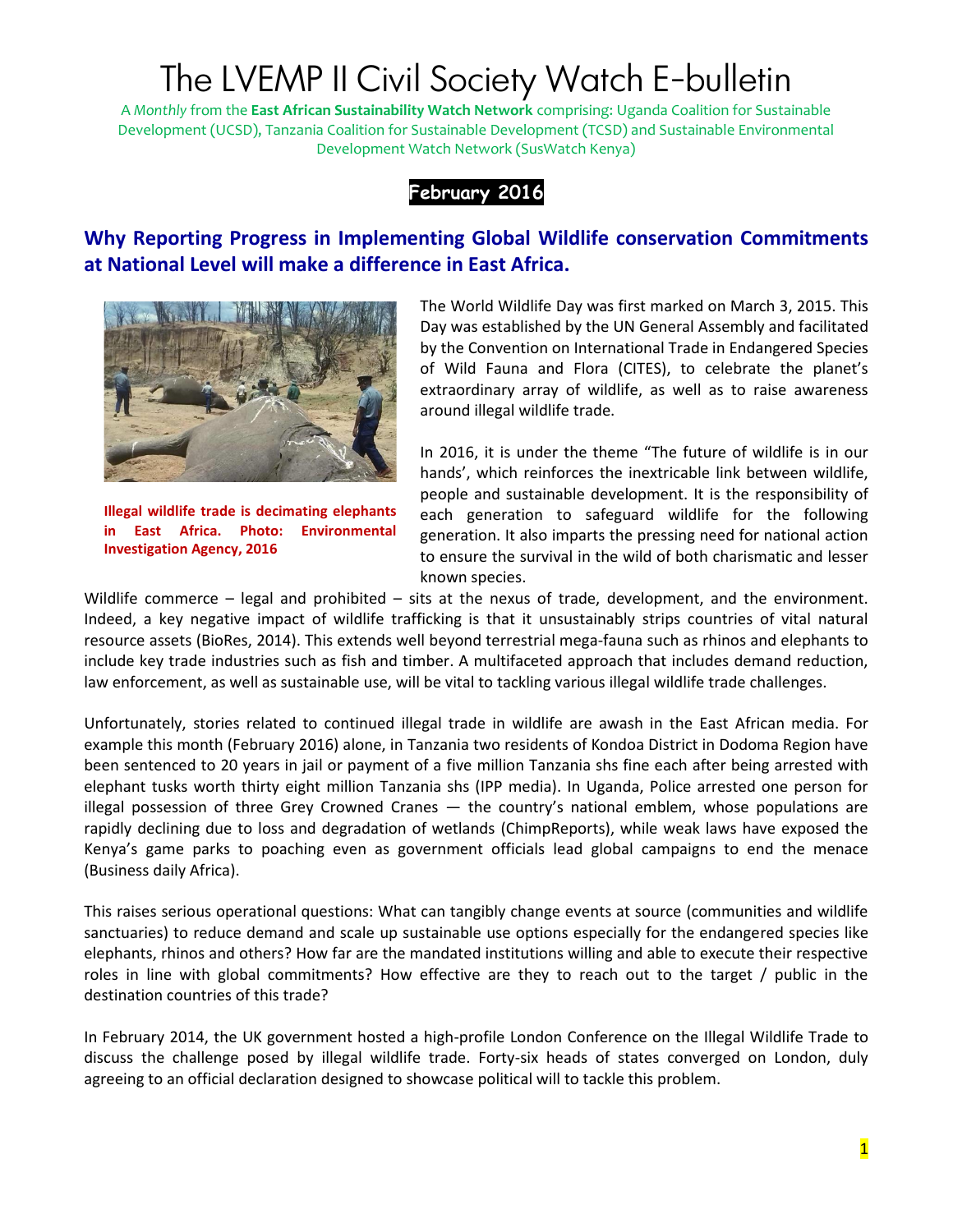## The LVEMP II Civil Society Watch E-bulletin

A *Monthly* from the **East African Sustainability Watch Network** comprising: Uganda Coalition for Sustainable Development (UCSD), Tanzania Coalition for Sustainable Development (TCSD) and Sustainable Environmental Development Watch Network (SusWatch Kenya)

The Conference issued a Declaration that underline the scale and consequences of the illegal trade in wildlife, noting the need to build on the existing international framework for action, and committing themselves to providing the political leadership and practical support needed to take 5 essential actions.

From the London Conference, among others, under the sustainable livelihoods and economic development, States committed themselves and called upon the international community to take action, to recognise the negative impact of illegal wildlife trade on sustainable livelihoods and economic development; Increase capacity of local communities to pursue sustainable livelihood opportunities and eradicate poverty; Initiate or strengthen collaborative partnerships among local, regional, national and international development and conservation agencies to enhance support for community led wildlife conservation and to promote retention of benefits by local communities for the conservation and sustainable management of wildlife, including actions to reduce illegal use of fauna and flora; and to work with, and include local communities in, establishing monitoring and law enforcement networks in areas surrounding wildlife.

Given the gravity of this problem, it would therefore be prudent for all the States represented at this Global Conference (and other forthcoming ones) to report back on what they have done. For example, the Kasane [conference on the illegal wildlife trade, 25 March 2015](https://www.gov.uk/government/uploads/system/uploads/attachment_data/file/415559/uk-progress-report-iwt.pdf) was a UK Government self-assessment of progress on commitments in the London declaration.

This is especially important for East Africa and other countries that are faced with the huge challenge of containing illegal wildlife trade that could best handle it through regional and global partnerships. This can only be known if the self-assessment or independent reporting is done to ascertain actions taken, future actions planned, and ways forward. For the London Conference, we strongly believe that this needs to be done by April 2016 in order not to further lose momentum, one year afterwards.

#### **International Women's Day 2016: Why Gender Parity remains an issue for East Africa**



Gender parity (having equal number of women and men in leadership, decision making, and other interventions) is a critical challenge for community development, and improvement in the living conditions of vulnerable poor women, youth and other social groups. In development terms, gender parity is 'double sided' - meaning that it touches on both the institution delivering the services as well as the target group. Below are three cases to shed light on this challenge and proposals put forward to address it:

1. In March 2008, UNDP launched a Gender Parity Report that sought to examine policy implications of how it could achieve organizational gender parity in the workforce (equal number of men and women at all grade levels). The report noted that although the entire UN system is striving towards gender parity in the workforce, achieving parity had been uneven amongst United Nations organizations. The Report came against the backdrop of the Beijing Platform for Action in 1995, where the General Assembly had repeatedly urged the United Nations system organizations to achieve 50/50 gender balance in managerial posts. The Report put forward specific measures to meet gender parity and equality goals.